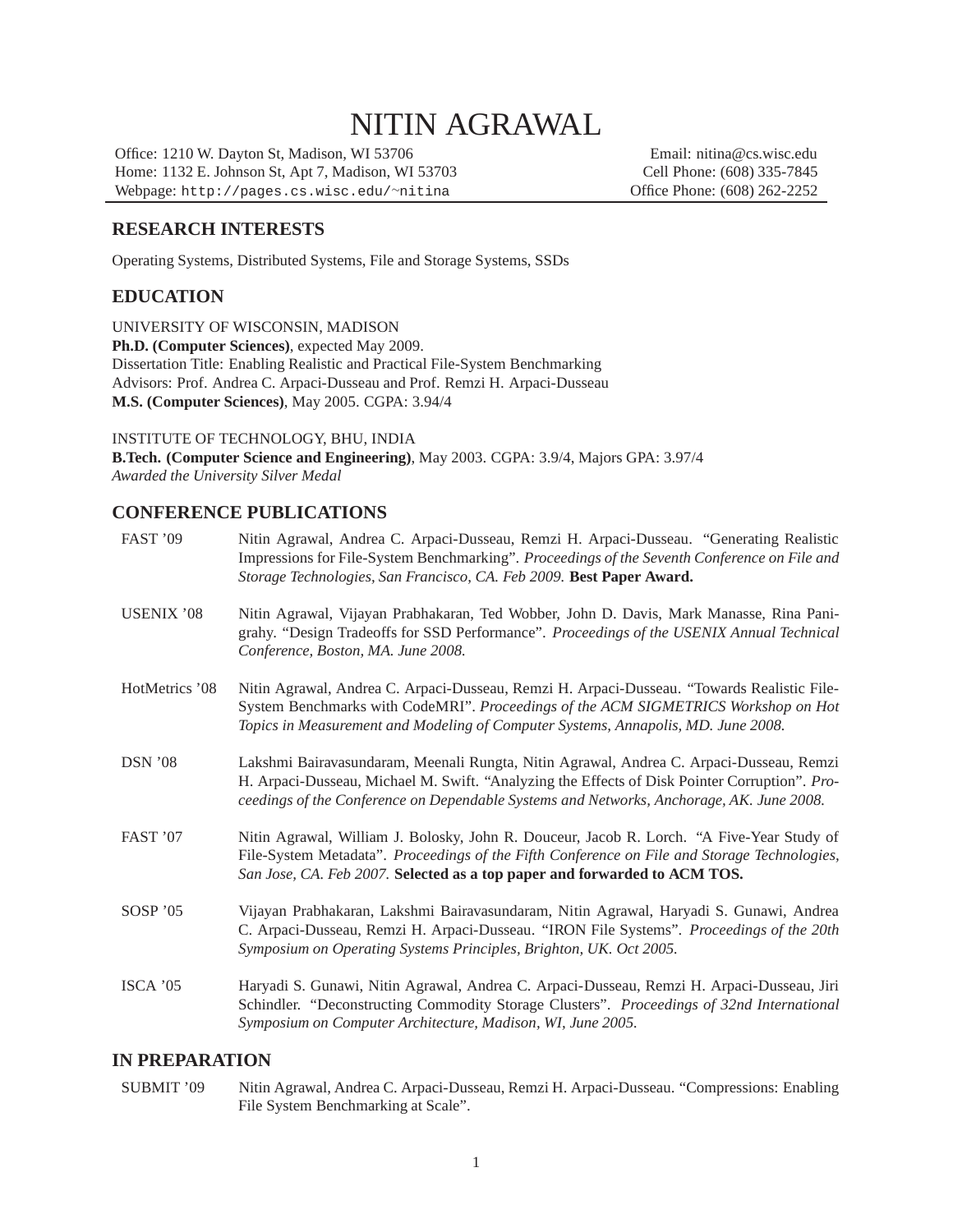#### **JOURNAL PUBLICATIONS**

| <b>PER</b> '08            | Nitin Agrawal, Andrea C. Arpaci-Dusseau, Remzi H. Arpaci-Dusseau. "Towards Realistic File-<br>System Benchmarks with CodeMRI". Special Issue of ACM SIGMETRICS Performance Evalua-<br>tion Review, Volume 36, Issue 2, Sep 2008.                                              |
|---------------------------|-------------------------------------------------------------------------------------------------------------------------------------------------------------------------------------------------------------------------------------------------------------------------------|
| <b>TOS</b> '07            | Nitin Agrawal, William J. Bolosky, John R. Douceur, Jacob R. Lorch. "A Five-Year Study of<br>File-System Metadata". ACM Transactions on Storage, Vol 3, Issue 3, 2007.                                                                                                        |
| <b>OTHER PUBLICATIONS</b> |                                                                                                                                                                                                                                                                               |
| <b>FAST</b> '09           | Nitin Agrawal, Andrea C. Arpaci-Dusseau, Remzi H. Arpaci-Dusseau. "Speedy and Scalable"<br>File-System Benchmarking with Compressions". Seventh Conference on File and Storage Tech-<br>nologies (WIP Session), San Francisco, CA. Feb 2009.                                  |
| USENIX '06                | Nitin Agrawal, Haryadi S. Gunawi, Vijayan Prabhakaran, Andrea C. Arpaci-Dusseau, Remzi H.<br>Arpaci-Dusseau. "Separating Policy and Mechanism for Failure Handling in Commodity File<br>Systems". USENIX Annual Technical Conference (Poster Session), Boston, MA. June 2006. |
| <b>UW-CS '04</b>          | Nitin Agrawal. "Interference-Aware Scheduling in Storage Systems". Master's Thesis                                                                                                                                                                                            |

# **RESEARCH**

**Enabling Realistic and Practical File-System Benchmarking (Dissertation Research):** The file and storage systems that store and retrieve our important data play an essential role in our computer systems. In spite of tremendous advances in file system design, the approaches for benchmarking them still lag far behind. My dissertation research bridges this gap with four contributions:

IT-BHU '03 Nitin Agrawal. "Symbolic Rule-Extraction from Artificial Neural Networks". *Bachelor's Thesis*

• **Characterizing Real File System Images:** I performed a large scale analysis of file-system metadata snapshots collected over a five-year period. The metadata snapshots were used to study temporal changes in file size, file age, namespace structure etc. We gave consequent lessons for designers of file systems and related software, and presented a generative model that explained the namespace structure and the distribution of directory sizes [FAST '07, TOS '07].

• **Generating Realistic File-System Images with Impressions:** Unfortunately, system designers continue to rely on ad hoc assumptions and (often inaccurate) rules of thumb when generating file-system images. To remedy these problems, I developed Impressions, a framework to generate statistically accurate file-system images with realistic metadata and file content. Impressions gives the user flexibility to specify one or more parameters from a detailed list of file system parameters (file-system size, number of files, distribution of file sizes, etc.). Impressions incorporates statistical techniques (automatic curve-fitting, resolving multiple constraints, interpolation and extrapolation, etc.) and uses statistical tests for goodness-of-fit to ensure the accuracy of the image [FAST '09].

• **Generating Realistic File-System Benchmarks with CodeMRI:** Synthetic file system benchmarks are widely used, but largely based on the benchmark writer's interpretation of the real workload. This approximation is insufficient since even a simple operation through the API may end up exercising the file system in very different ways due to caching and prefetching. I took first steps in creating "realistic synthetic" benchmarks by building a system called CodeMRI. It uses file-system domain knowledge and a small amount of system profiling to better understand how the benchmark is stressing the system and to deconstruct its workload [HotMetrics '08, PER '08].

• **Scalable File-System Benchmarking with Compressions:** The final part of my thesis addresses the problem of scalable benchmarking. In order to benchmark large disk partitions, the set up required is often cumbersome and the benchmark takes a huge amount of time to finish. To address this challenge, I am developing *Compressions*, a system that scales down the requirements of the benchmark by requiring only a small fraction (1 to 10%) of the original partition size to run the workload. Through this transformation, Compressions also reduces the total runtime to a fraction of the original. In order to deliver accurate benchmarking results, Compressions maintains a statistical timing model to account for the remapping and data squashing [SUBMIT '09].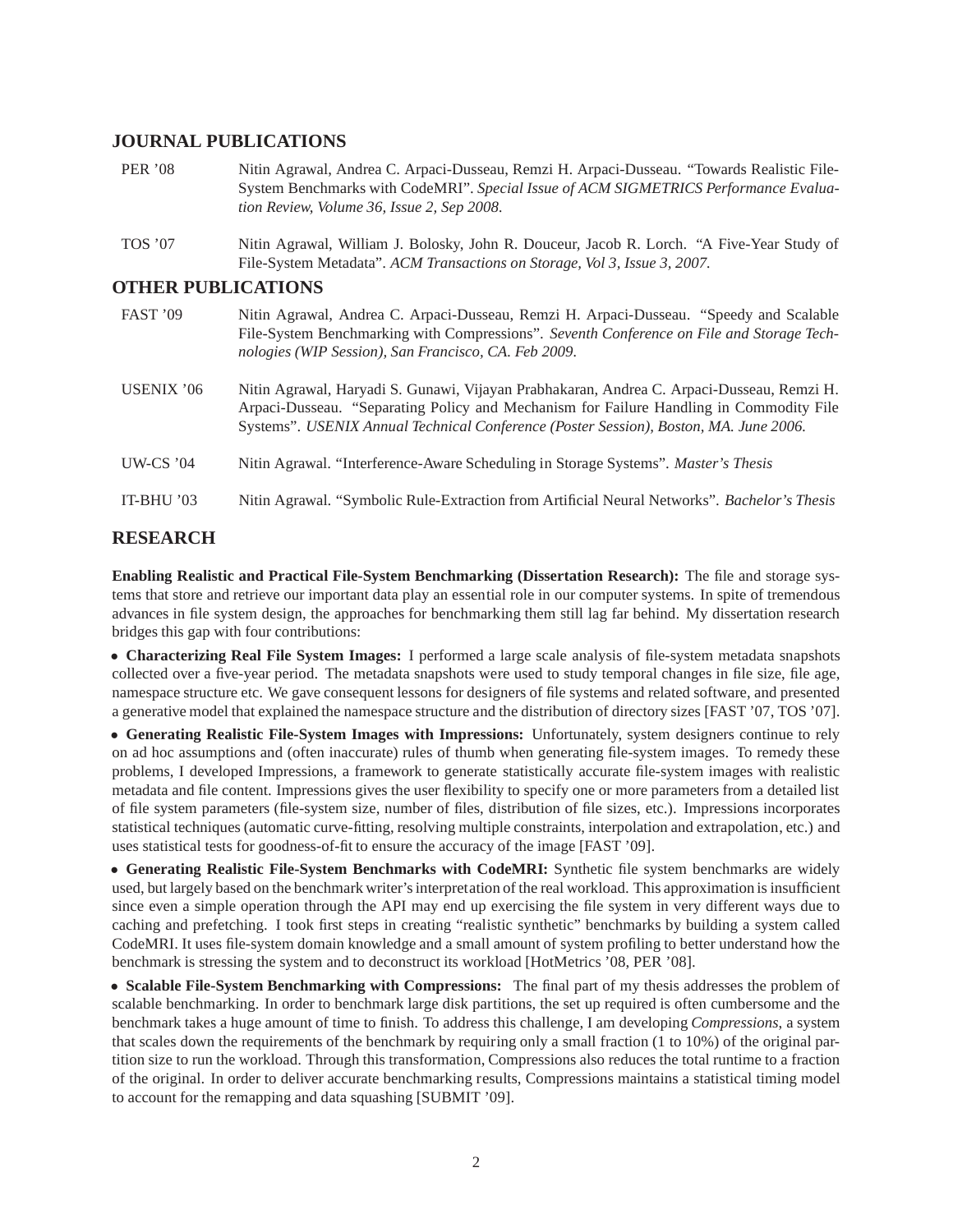**Solid-State Storage Devices:** Flash-based SSDs have the potential to change the storage landscape. As an intern at Microsoft Research, I worked on design tradeoffs that are relevant to NAND-flash solid-state storage. Ted Wobber, Vijayan Prabhakaran and I analyzed several of these tradeoffs using a trace based disk simulator that we built to characterize different SSD organizations. We developed algorithms for cleaning and wear-leveling flash-media to make it viable for use in environments with high I/O rates, along with improvements in the performance of random writes. Our analysis was driven by various traces captured from running systems such as a full-scale TPC-C benchmark, an Exchange server workload, and various standard file system benchmarks. From our analysis, we found that SSD performance and lifetime is highly workload-sensitive, and that complex systems problems that normally appear higher in the storage stack, or even in distributed systems, are relevant to device firmware [USENIX '08].

**Reliability in the Storage Stack:** Hardware constituents of the storage stack (storage devices, interconnects, etc) fail and software (device firmware, drivers, file systems) exhibits bugs and other inconsistencies, leading to data loss and corruption. I have worked on techniques to help understand causes of failures in the storage stack:

• Analyzed how commodity file systems handle disk failures. I built a type-aware fault injection framework for the Reiser file system and performed analysis of its fault handling towards partial disk failures. I found that the most prominent aspect of the failure handling policy of ReiserFS was its tendency to panic the system upon detection of virtually any write failure, while paying close attention to error codes across reads and writes. It also exhibited several inconsistencies and bugs [SOSP '05].

• File systems demonstrate inconsistent and inadequate handling of latent sector errors and other partial disk failures. In order to identify the root causes of the observed inconsistencies, I developed *Differential Failure Analysis*, a combination of static and run-time analysis to achieve a thorough understanding of the failure handling characteristics of file-system source code [USENIX '06].

• Developed and applied type-aware corruption to understand the effects of disk-pointer corruption on file-system reliability, using Windows NTFS and Linux Ext3 as case studies. I analyzed the Ext3 file system and found that it does not recover from most corruptions, including many scenarios for which sufficient redundant information is available leading to further corruption, crashes, and unmountable file systems [DSN '08].

• Evaluated failure handling of SCSI drivers by injecting faults at the lowest level of the tiered SCSI architecture and observing the detection and recovery mechanisms employed by the upper driver levels.

**Commodity Storage Clusters:** High-end storage systems are increasingly being built using commodity components. We designed techniques for characterizing complex storage clusters in the context of the EMC Centera storage system. By correlating disk and network traffic with the running workload using *observation* and *delay*, we inferred the structure of the software system as well as its policies (e.g., how it performs caching, replication, load-balancing) without any access to the source code [ISCA '05].

**Regulatory Compliant Storage:** The introduction of federal regulations such as Sarbanes-Oxley and HIPAA mandate stricter enforcing of data retention, access and tampering guidelines. I worked on an auditing framework to enforce regulatory compliance on archival storage. The focus was to provide continuous verification of system state and support feature-rich querying. As part of a larger project on compliant storage at IBM Almaden, I designed and built a prototype for the auditing engine.

# **RESEARCH DELIVERABLES**

• **Impressions Framework.** I will be releasing the *Impressions* software that generates statistically accurate filesystem images. Please visit *http://www.cs.wisc.eu/adsl/impressions/* for the latest status.

• **Five Year Metadata Dataset.** As an intern at Microsoft Research, I contributed towards the release of a large scale file-system metadata dataset along with Bill Bolosky, John Douceur and Jay Lorch. The dataset was collected over a span of five years from more than 63,000 distinct Windows file systems. These systems contained 4 billion files totaling 700TB of file data. Available at SNIA's IOTTA repository. *http://iotta.snia.org/traces/tracesStaticSnapshot*.

• **SSD Simulator for Disksim.** As an intern at Microsoft Research, I contributed towards the design of a simulator for solid state devices, along with Ted Wobber and Vijayan Prabhakaran. It is now available as an add-on to the Disksim Simulation Environment. *http://research.microsoft.com/research/downloads/*.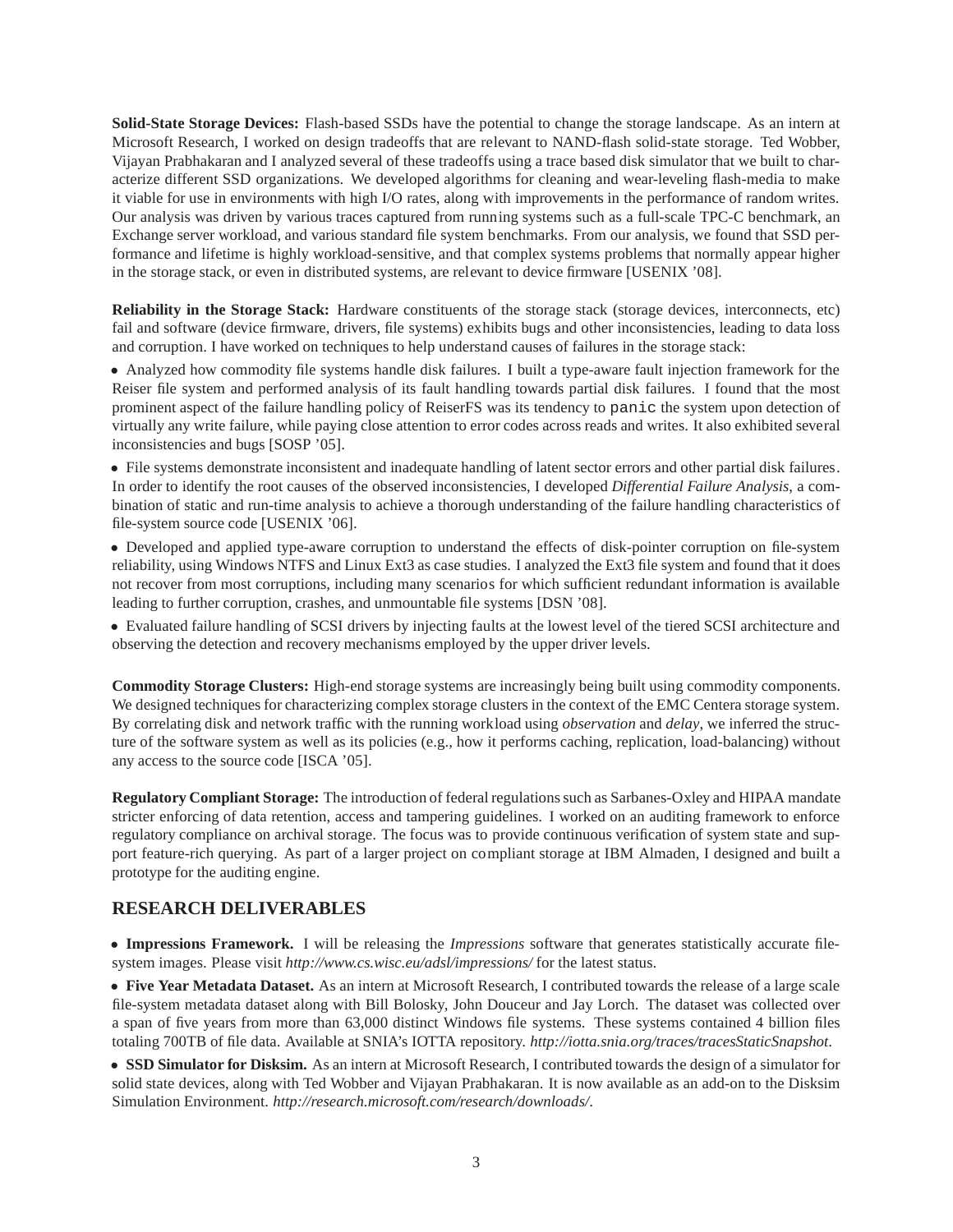#### **WORK EXPERIENCE**

• **Research Assistant, UW Madison**, Computer Sciences Department, Aug 2004-present: I work as part of the Advanced Systems Lab (ADSL).

• **Research Intern, Microsoft Research, Silicon Valley Lab**, June-Aug 2007: Worked on flash-based solid state storage devices with Ted Wobber, Andrew Birrell and Chuck Thacker.

• **Research Intern, Microsoft Research, Redmond** (Systems and Networking Group), May-Aug 2005: Performed a large scale analysis of file system metadata with Bill Bolosky, John Douceur and Jay Lorch.

• **Research Intern, IBM Almaden Research Center, San Jose** (Storage Systems Group), May-Aug 2004: Worked on an auditing framework for regulatory compliant archival storage with Ying Chen.

• **Teaching Assistant, UW Madison**, Computer Sciences Department, Aug 2003-May 2004: Designed assignments and examinations, and led discussions for the course on Machine Organization and Programming.

• **Research Intern, University of Dortmund, Germany** (Artificial Intelligence Group), May-July 2002: As part of the MiningMart project, designed a chain of preprocessing operators for a data mining case-base with SVM as the learning step. The work resulted in the first successful MiningMart case and is part of a downloadable case-base.

• **Summer Intern, Tata Consultancy Services (TCS), India**, June-July 2001: The project was based in Java, Oracle and JDBC. It involved developing an automated and interactive system for project management review.

#### **SELECTED PRESENTATIONS**

• *Generating Realistic Impressions for File-System Benchmarking* FAST '09 (Feb 2009)

• *Design Tradeoffs for SSD Performance* USENIX '08 (June 2008); OS Seminar, UW-Madison (June 2008)

• *Towards Realistic File-System Benchmarks with CodeMRI* ACM HotMetrics '08 (June 2008)

• *Content-Centric File-System Evaluation* Microsoft Research India (January 2008)

• *High-Performance Flash-Drives for I/O Intensive Workloads* Microsoft Research Silicon Valley Lab (August 2007)

• *Code-Aware Benchmarking* OS Seminar, UW-Madison (April 2007)

• *A Five-Year Study of File-System Metadata* FAST '07 (Feb 2007); OS Seminar, UW-Madison (Feb 2007)

• *IRON File Systems* Microsoft Research Redmond (July 2005)

• *Unified Auditing Framework for Regulatory Compliant Archival Storage* IBM Almaden (August 2004)

#### **HONORS**

Best Paper Award at FAST 2009 for Impressions.

"A Five-Year Study of File-System Metadata" forwarded to ACM TOS as one of the top papers in FAST '07.

ACM SIGMETRICS Student Travel Award to attend SIGMETRICS 2008.

USENIX Student Scholarship for OSDI '08, USENIX '08, FAST '08, FAST '07, USENIX '06, NSDI '05, FAST '04. ACM SIGOPS Student Travel Award to attend SOSP 2005.

ACM SIGARCH Student Award to attend ISCA 2005.

Nominated for the Microsoft Research Fellowship by the University of Wisconsin-Madison, 2005.

BHU University Silver Medal and Merit Award for standing *second* in the graduating batch of 2003.

BHU Merit Scholarship for meritorious performance in B.Tech., 2000-01 and 2001-02.